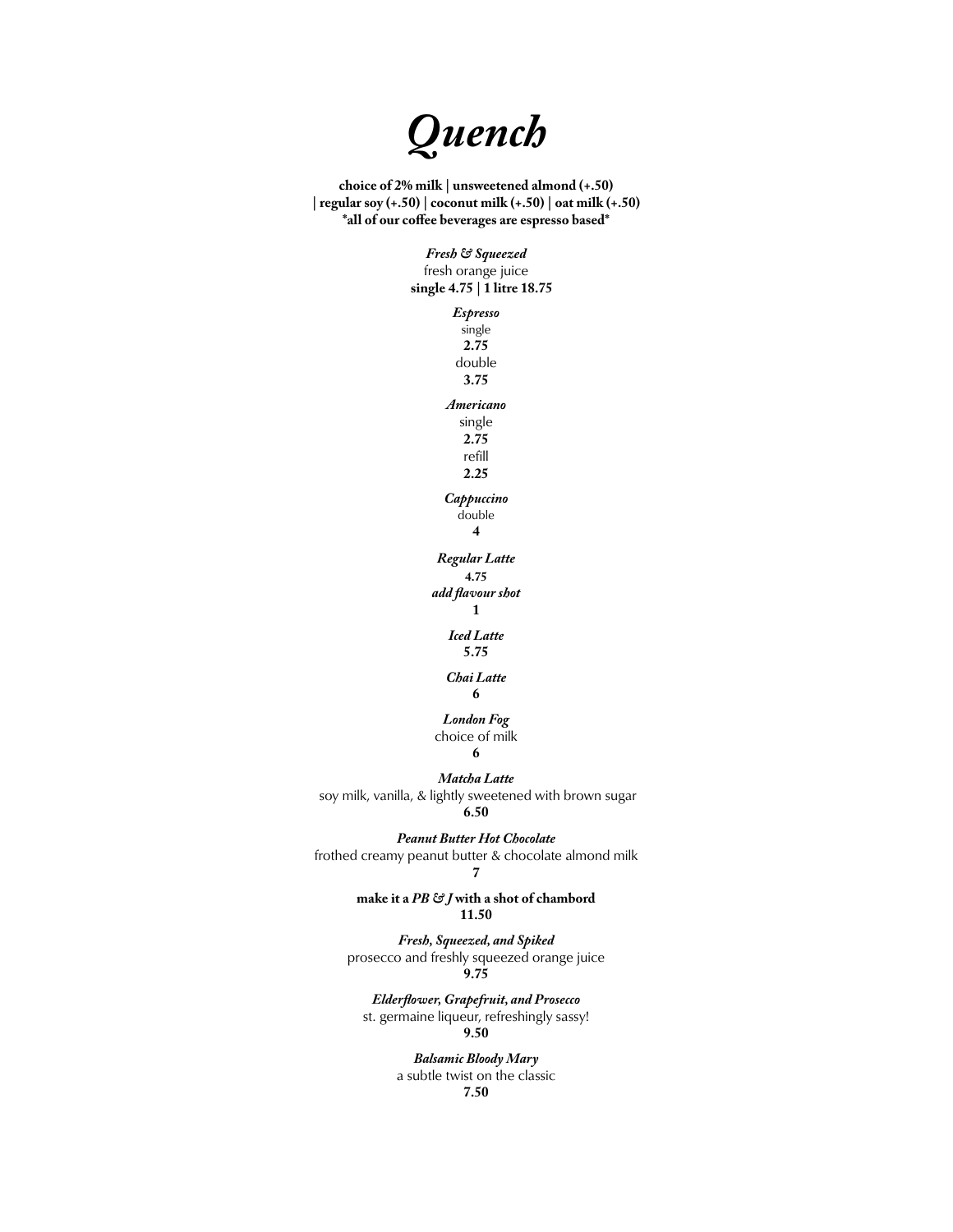# *Poached & Plated*

**~our regular poached eggs would be considered soft-medium~**

## *Eggs Benedict*

**two poached eggs over toasted English muffin halves, or** *gluten free English muffin halves or vegan toast* **for an additional charge please select from the following choices:**

## *Classic*

cornmeal crusted back bacon, gruyère cheese, & finished with herb hollandaise

### *Butternut Crunch*

tender roasted butternut squash & red onion spiced for a little kick, topped with crispy bacon crumbles & finished with herb hollandaise

# *Creamy Veggie*

creamy spinach, red onion, & bell pepper sauté, flavoured with dill, parsley, feta, & finished with herb hollandaise **16.75**

**~**

#### *Poached over Crab & Shrimp Risotto Cakes*

two poached eggs over our house made shrimp, pollock crab, & white wine risotto cakes, flavoured with dijon & dill, finished with herb hollandaise served with toasted rye **18.75**

#### *Poached over Creamy Baked Hashbrowns*

two portions of our creamy baked hashbrowns with onion, dill, paprika and topped with crumbled crisp bacon, two poached eggs & served with a side of our sriracha ketchup & toasted rye **17.75**

## *1/2 Order and One À La Carte Item*

have any of the above as a 1/2 order and choose one item from our À La Carte Item **\*price is same as listed for** *Poached & Plated* **item except to choose a single Crab & Shrimp Risotto Cake, or a single Creamy Baked Hashbrown, or the Balsamic Mango, Roasted Beet, Candied pecan & Berry Salad from the À La Carte menu add 3** 

> **~toasted bagel instead of rye add 1~ ~***gluten free english muffin or vegan toast* **add 3~**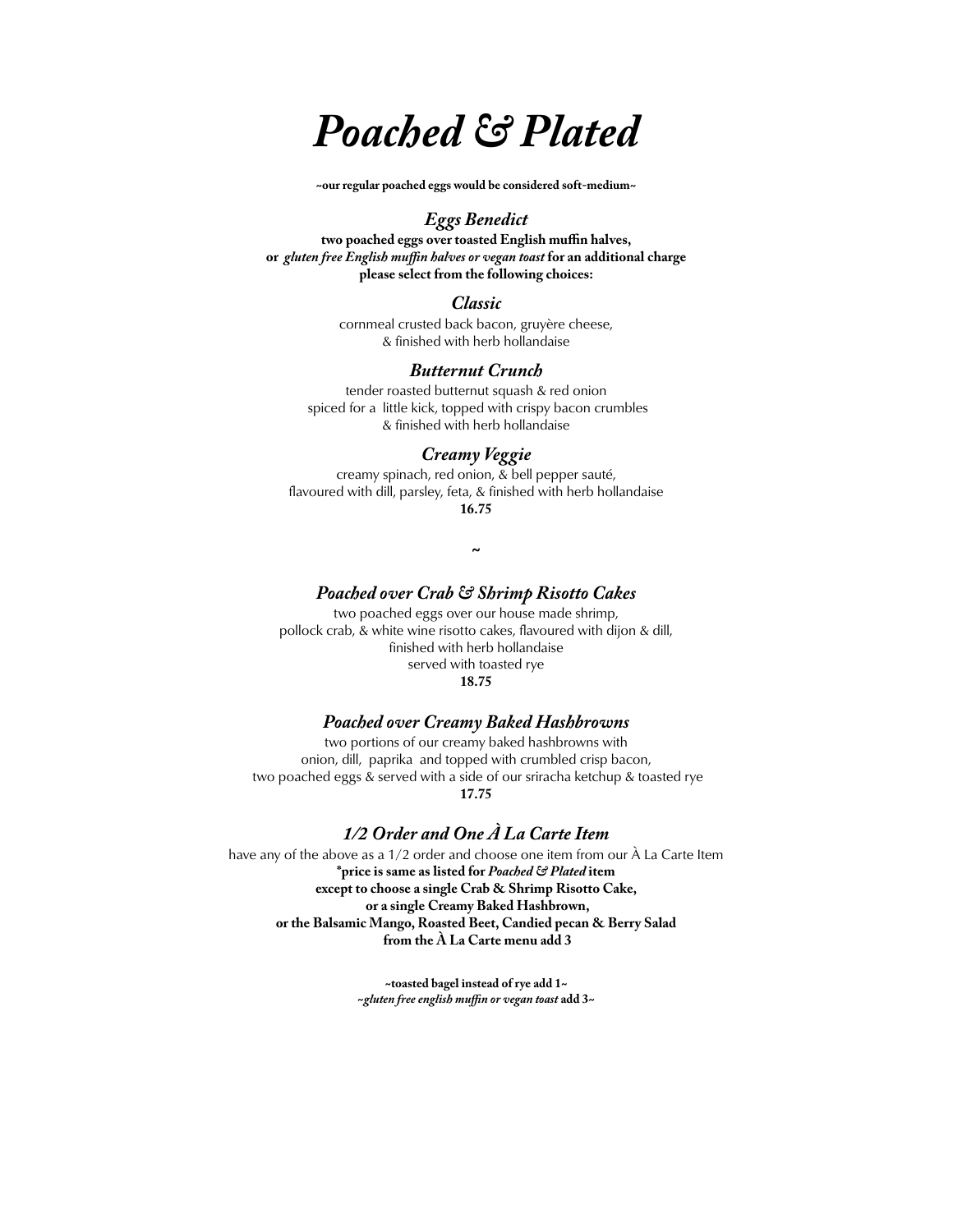*Plated*

**~our regular poached eggs would be considered soft-medium~**

### *The Breakfast Plate*

two eggs done your way, your choice of one of the following: farmer's sausage, back bacon *(gluten free),* pecan & maple syrup bacon roll ups *(gluten free),* feta & spinach chicken sausage *(gluten free),*  or roasted asparagus *(gluten free)* served with potato croquettes & toasted rye

SUBSTITUTE CROQUETTES FOR A SINGLE CREAMY BAKED HASHBROWN ADD 3 **18**

#### *Garlic & Sherry Mushroom Sauté with Brie Omelette*

two egg omelette *(or our vegan chickpea omelette +2)* with plenty of delicious mini portobello & white button mushroom sauté & gooey melted brie served with toasted rye

**14.50**

## *Roasted Asparagus & Baby Potato Omelette*

two egg omelette *(or our vegan chickpea omelette +2)* with tender roasted asparagus & baby potatoes seasoned with herbes de provence, melted gruyère & aged cheddar served with toasted rye **14.85**

## *The Stacker*

a hash of all our favourites! tender roasted baby potatoes, sherried mushrooms, crisp back bacon, creamy veggie sauté of spinach, feta, and bell peppers, topped with a creamy baked cheddar hashbrown, a poached egg, and glorious herb hollandaise served with toasted rye

**19**

**~toasted bagel instead of rye add 1~ ~***gluten free english muffin or vegan toast* **add 3~**

#### *The Berry Bowl*

 decadent honey greek yogurt topped with seasonal fresh berries, our own stewed vanilla blueberries, & granola made with coconut, almond, cranberry, pumpkin & sunflower seeds (gluten & grain free)

#### **13.75**

#### *Baileys Banana Bread French Toast*

banana bread dipped in a boozy baileys & vanilla egg wash, grilled til golden & served with stewed raspberries, hazelnut chocolate spread, honey greek yogurt, and whip